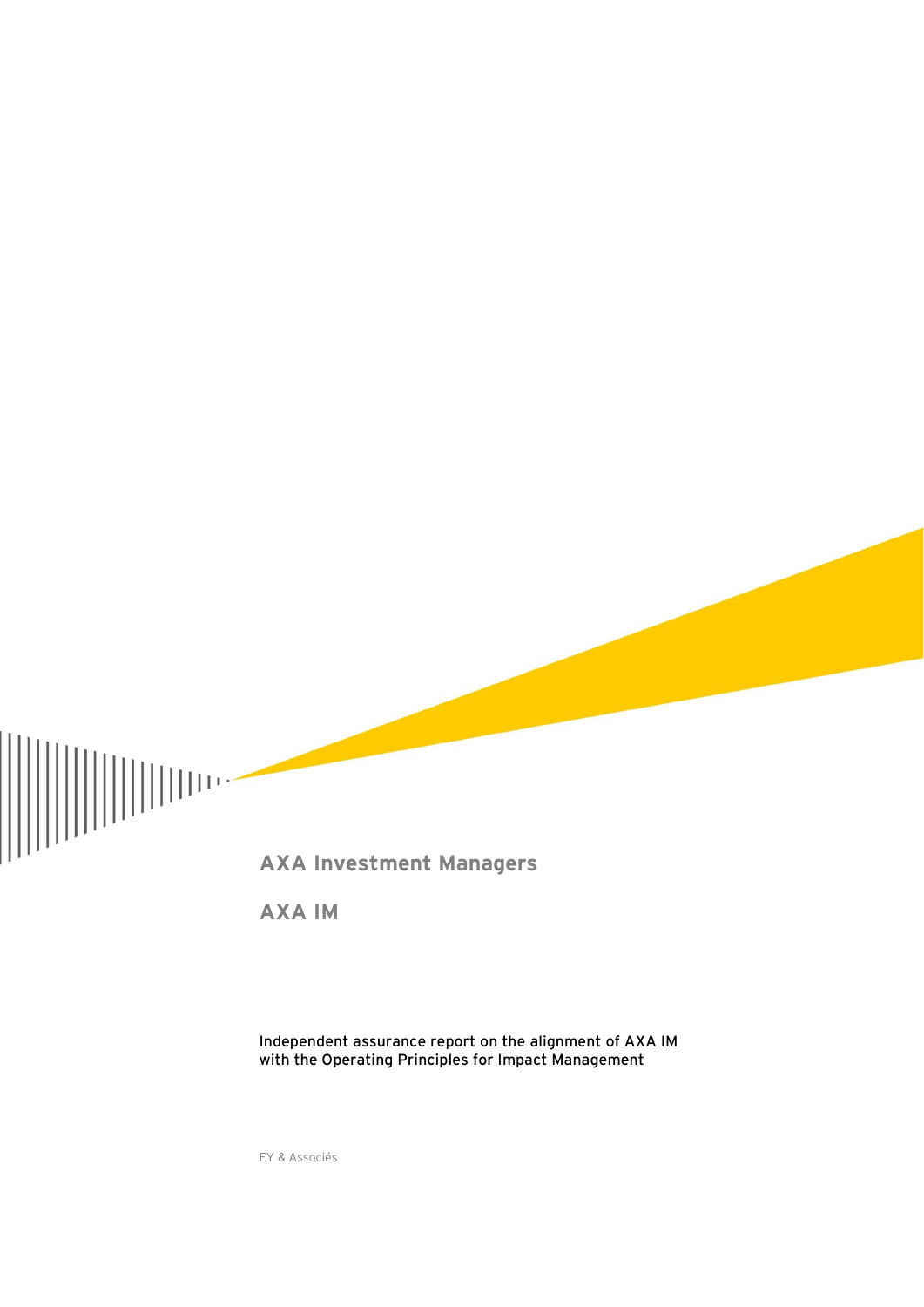

EY & Associés Tour First TSA 14444 92037 Paris-La Défense cedex Tél. : +33 (0) 1 46 93 60 00 www.ey.com/fr

**AXA Investment Managers AXA IM**

# **Independent assurance report on the alignment of AXA IM with the Operating Principles for Impact Management**

To the Executive Chairman

In response to your request, we verified that AXA IM's impact management system, as described in its policies and procedures (the "Policies") and summarized in its annual Disclosure Statement dated April 30, 2020 (the "Statement"), is aligned with the Operating Principles for Impact Management dated February 2019 (the "Principles"<sup>1</sup>) for MUSD 600 of its assets under management (as of December 31, 2019).

# **AXA IM's responsibility for the alignment of its impact management system with the "Principles"**

It is the responsibility of AXA IM to define the processes, roles and responsibilities necessary to align its organization with the Principles. It is also the responsibility of AXA IM to publicly report on its website (www.axa-im.com), on an annual basis, its commitment to the Principles and the extent to which impact management systems are aligned with them.

## **Our independence and quality control**

We have complied with the independence and other ethical requirements of the Code of Ethics for Professional Accountants issued by the International Ethics Standards Board for Accountants, which is founded on fundamental principles of integrity, objectivity, professional competence and due care, confidentiality and professional behavior.

We apply International Standard on Quality Control and accordingly maintain a comprehensive system of quality control including documented policies and procedures regarding compliance and ethical requirements, professional standards and applicable legal and regulatory requirements.

## **Our responsibility**

Our responsibility is to express a limited assurance conclusion on the compliance of the impact management system of AXA IM described in the Policies with the Principles based on the procedures we have performed and the evidence we have obtained. We have conducted our limited assurance engagement in accordance with International Standard on Assurance Engagements 3000<sup>2</sup> ("ISAE 3000") issued by the International Auditing and Assurance Standards Board. That standard requires that we plan and perform this engagement to obtain limited assurance about whether the Statement is free from material misstatement. A limited assurance engagement is substantially less in scope than a

 $1$  The Principles were developed by International Finance Corporation (IFC) in collaboration with leading financial institutions 2 ISAE 3000: "Assurance Engagement other than reviews of historical data", International Federation of Accountants, International Audit and Assurance Board, December 2003.